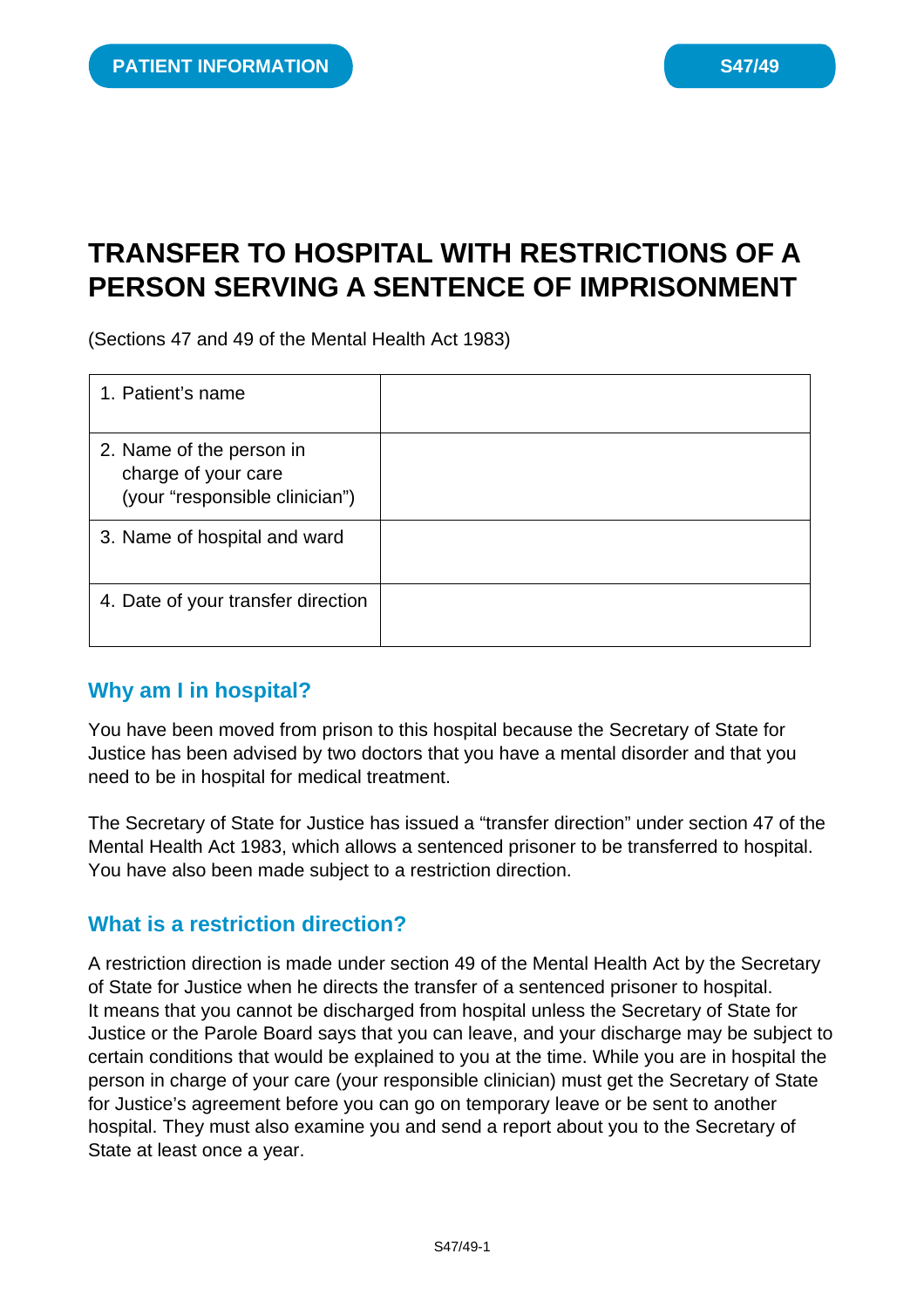### **How long will I be here?**

Your responsible clinician will tell you when they think you are well enough to leave hospital. They will then ask the Secretary of State for Justice to agree. Until the Secretary of State has agreed, you cannot leave the hospital. If you try to leave the staff can stop you, and if you do leave, you can be brought back.

### **Can I be returned to prison?**

If your responsible clinician thinks that you no longer need treatment in hospital, you could either be returned to prison to serve the rest of your sentence or you could be released from hospital on the same terms on which you would be released from prison.

## **What happens if my sentence ends while I am in hospital?**

If your sentence ends while you are in hospital and you still need treatment, you can be kept in hospital. Your responsible clinician will tell you when you are ready to leave. If your responsible clinician decides you should stay in hospital, you will be given another leaflet telling you what will happen.

### **Can I appeal?**

Yes. You can ask a Tribunal to say that you should not be kept in hospital.

### **What is a Tribunal and what happens?**

The Tribunal is an independent panel which can decide whether you should be allowed to leave the hospital. It will hold a meeting with you and with staff from the hospital who know you. This meeting is called a "hearing". You can ask someone else to come to the hearing to help you, if you want. Before the hearing, the members of the Tribunal will read reports from the hospital about you and your care. One of the members of the Tribunal will also come to talk to you.

### **When can I apply to the Tribunal?**

You can apply to a Tribunal once at any time during the first six months after you were given your transfer direction.

You can then apply once during the next six months and then once in every year you are kept in hospital after that.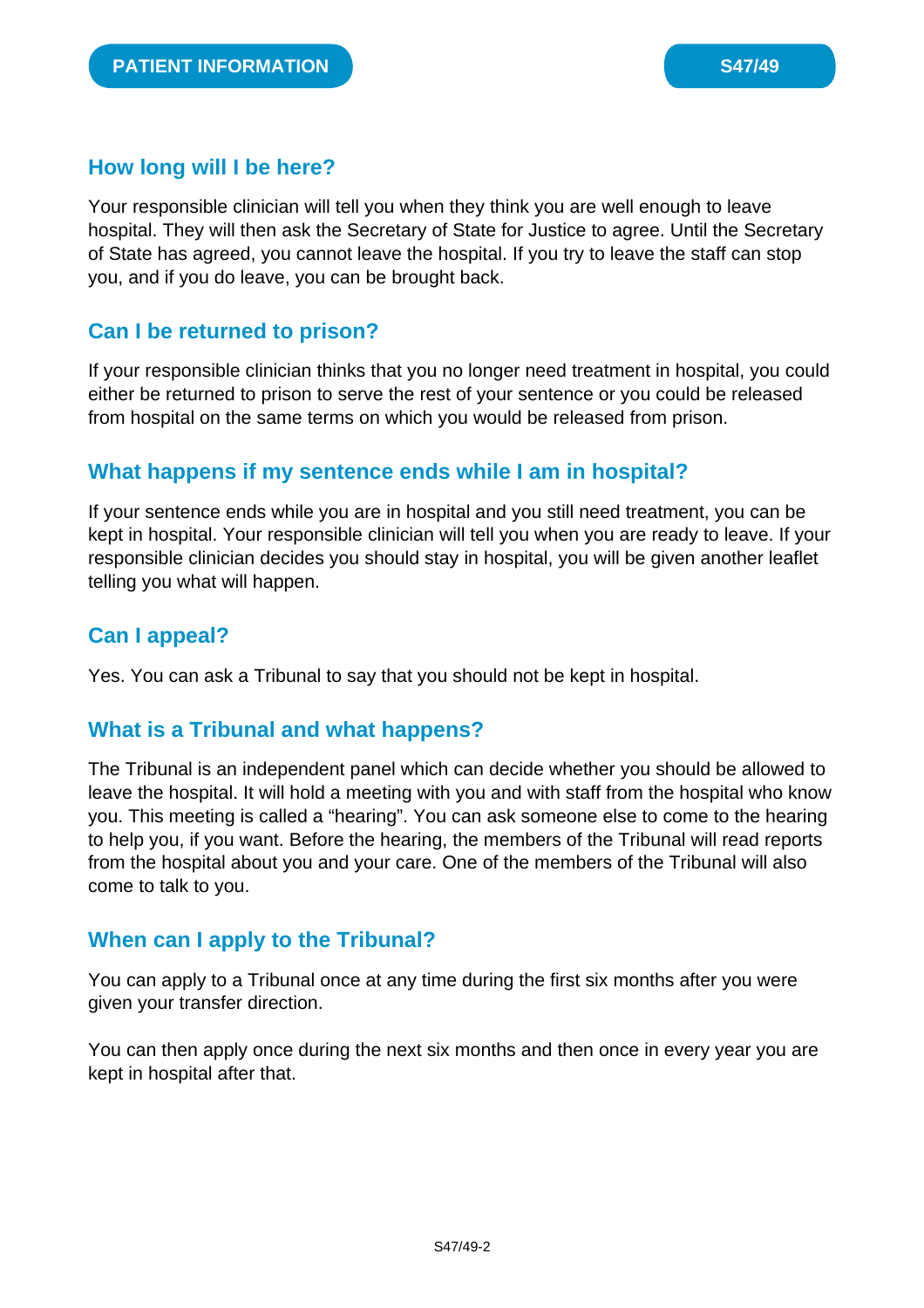If you want to apply to the Tribunal you can write to:

The Tribunals Service PO BOX 8793 5th Floor Leicester LE1 8BN Tel. 0845 2232022

You can ask a solicitor to write to the Tribunal for you and help you at the hearing. The hospital and the Law Society have a list of solicitors who specialise in this. You will not have to pay for help from a solicitor with this. It is free of charge under the Legal Aid scheme.

## **What happens if the Tribunal says I should not be kept in hospital?**

If the Tribunal says you should not be kept in hospital, the Secretary of State for Justice is unlikely to agree to your release before you have served your sentence. You are likely to be returned to prison to serve the rest of your sentence, unless the Tribunal has recommended you stay in hospital instead.

### **What treatment will I be given?**

Your responsible clinician and other hospital staff will talk to you about any treatment that you need for your mental disorder. In most cases you will have to accept their advice.

After three months, there are special rules about any medicine or drugs you are being given for your mental disorder. If you do not want the medicine or drugs, or are too ill to say whether you want them, a doctor who is not from this hospital will visit you. This independent doctor will talk to you and to staff at the hospital who know you. The independent doctor will decide what medicine and drugs you can be given. Unless it is an emergency, these are the only medicine and drugs you can be given without your agreement.

This independent doctor is called a SOAD (Second Opinion Appointed Doctor) and is appointed by an independent Commission which monitors how the Mental Health Act is used.

There are different rules for some special treatments, like electro-convulsive therapy (ECT). If the staff think you need one of these special treatments, the rules will be explained to you and you will be given another leaflet.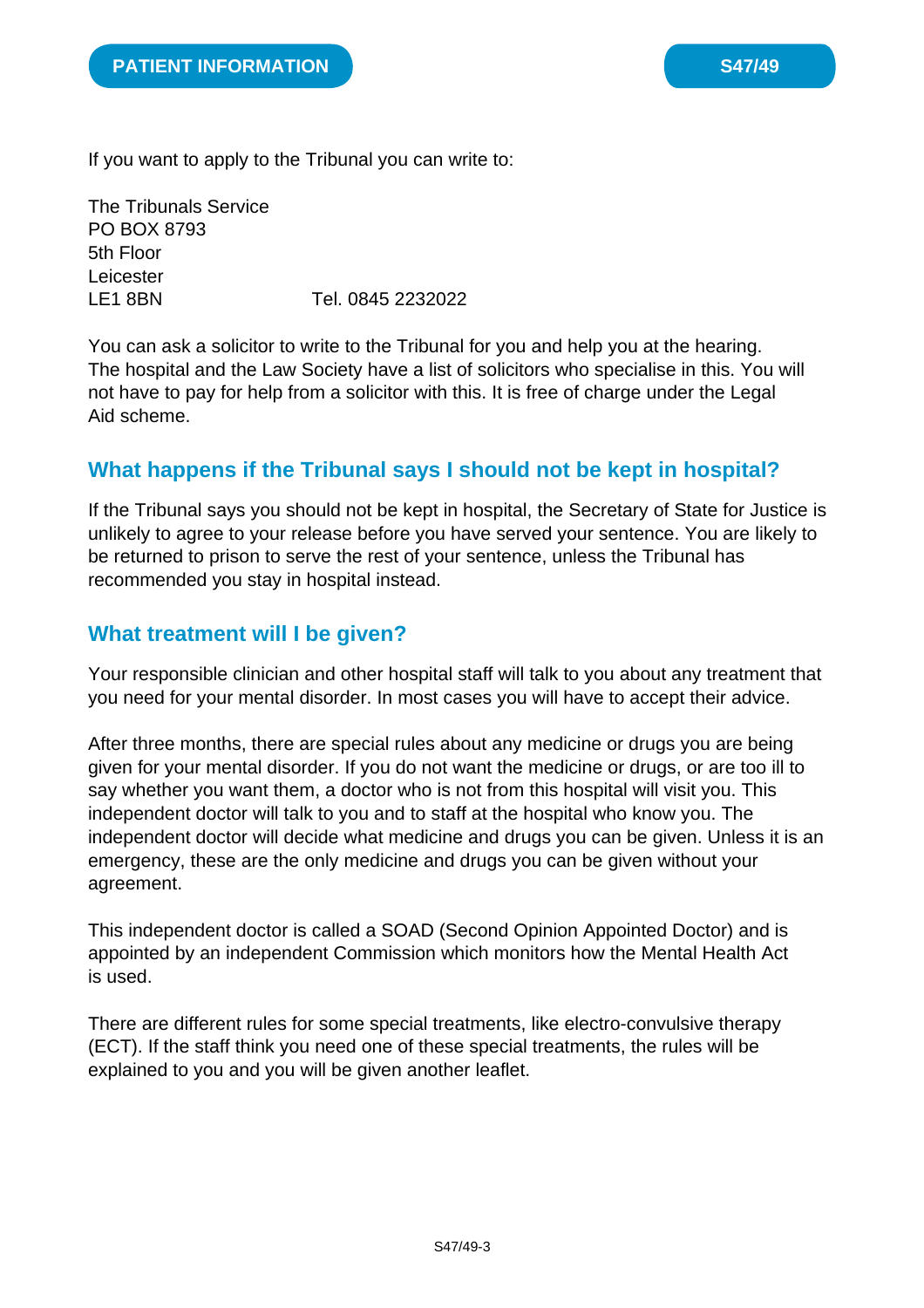## **Help from an independent mental health advocate**

You are entitled to help from an independent mental health advocate if you want it. These advocates are independent of people involved in your care. They can help you get information about your care and treatment, why you are being kept in hospital, what it means and what your rights are. They can come to see you and help you understand what you are told by people involved in your care and treatment. If you want, they can help you talk to these people or they can talk to them for you. They can also help you with the Tribunal.

You can contact the independent mental health advocacy service yourself. There should be a telephone where you can contact the advocacy service and talk to them in private. You can ask a member of staff where this telephone is.

The telephone number for the advocacy service is:

If you do not want to contact the advocacy service yourself, you can ask a member of staff to contact the advocacy service for you.

## **Your letters**

All letters sent to you will be given to you. You can send letters to anyone except someone who has said they do not want to get letters from you. Letters to these people can be stopped by the hospital staff.

### **Code of Practice**

There is a Code of Practice that gives advice to the staff in the hospital about the Mental Health Act and treating people for mental disorder. The staff have to consider what the Code says when they take decisions about your care. You can ask to see a copy of the Code, if you want.

### **How do I complain?**

If you want to complain about anything to do with your care and treatment in hospital, please speak to a member of staff. They may be able to sort the matter out. They can also give you information about the hospital's complaints procedure, which you can use to try to sort out your complaint locally. They can also tell you about any other people who can help you make a complaint, for example an independent mental health advocate (see above).